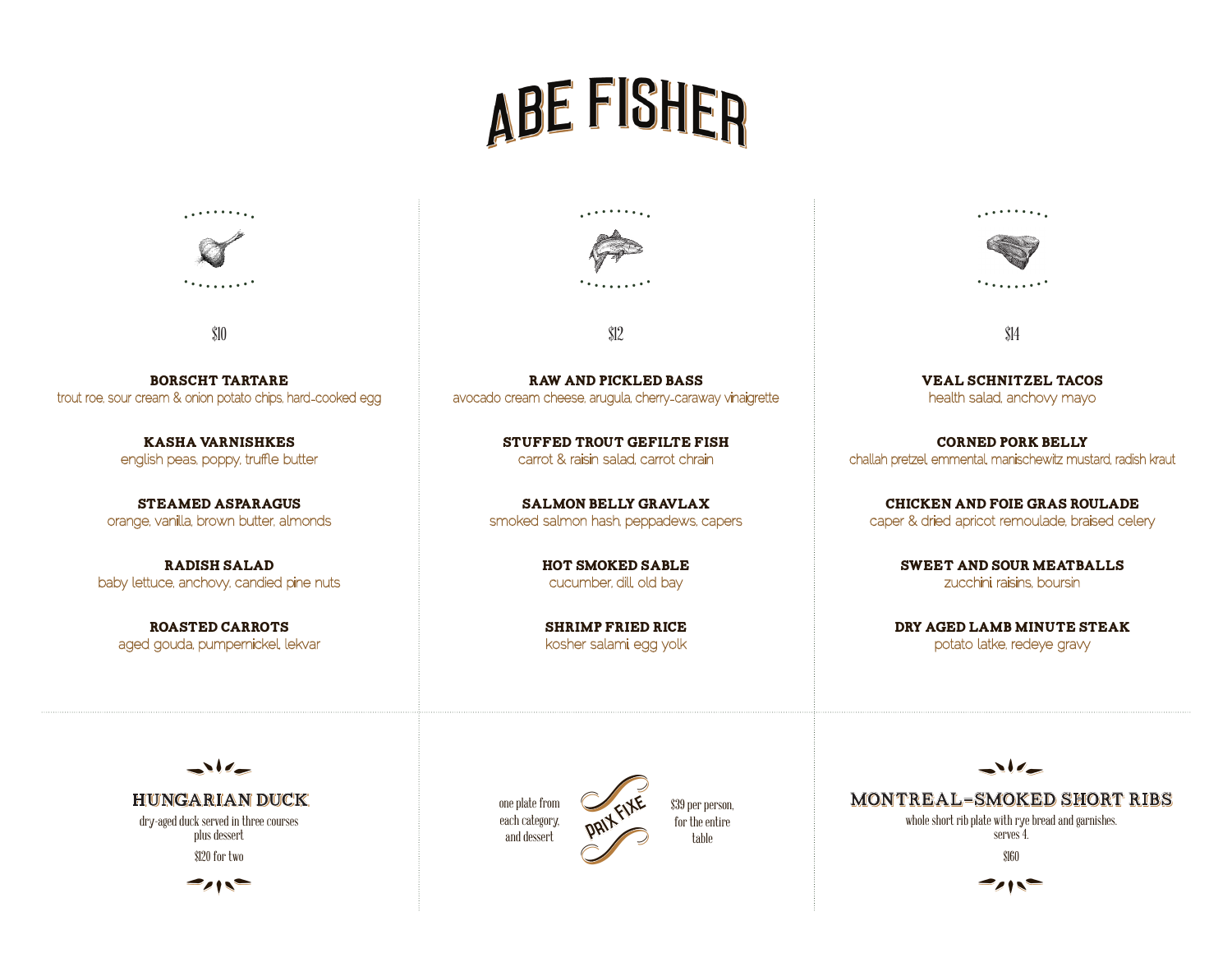#### 2000 F 100 100

### cocktails cocktails 7

\$12

The Bitter End cocchi americano, cynar, campari

THE CHERRY ORCHARD vodka, maraschino liqueur, sour cherry, lime, orange bitters

THE ABE FISHER COCKTAIL beefeater 24, dolin dry, dolin blanc, kosher dill pickle

Barrel-aged Bijou gin, carpano antica, green chartreuse, orange bitters

> **BONFIRE** siembra azul blanco, sombra mezcal, yellow chartreuse, honey, laphroaig rinse

Nobody Expects the Spanish Inquisition barbancourt 8-year rum, pedro ximenez, gran marnier, beet juice

Boulevardier buffalo trace, barrel-aged manischewitz, campari

Blood and Smoke laphroaig, carpano antica, cherry heering, sour cherry . . . . . . . . . <u>.</u>

WINE<sup>®</sup>

\$12

albarino condes de alberei, rias baixas, 2013

> colombard lionel osmin, fronton, 2013

Gros Plant fay d' homme la part du calibri, nantes, 2013

> **TORRONTES** urban unco, salta, 2013

chenin Blanc a.a. badenhorst "the curator" swartland, 2012

> **SEMILLON** torbreck, barrossa valley, 2011

> > **RIESLING** lucashof, pfalz, 2013

syrah rose gotham project, columbia valley, 2013

grenache rose la poussin, languedoc-roussillon, 2013

> pinot noir gotham project, lodi, 2011

tinta roriz quinta do crasto, douro, 2011

**MERLOT** gotham project, lodi, 2012

tempranillo rios de tinta, ribeira del duero, 2012

**NEGRETTE** chateau la colombiere "vinum", fronton, 2012

> sangiovese ripatransone "mojo", marche, 2012

Cabernet Sauvignon hayes ranch, central coast, 2013

**SYRAH** la boutanche VDF, ardeche, 2013

2000 - 100 A

7 beer beer

Harpoon Apple Cider boston, ma, 4.8%, \$5 Amstel Light netherlands, 3.5%, \$6 Hanssens Kriek dworp, belgium, 6.0%, \$22 Lindemans Gueuze Cuvee Rene vlezenbeek, belgium, 5.5% \$16 Brasserie Dupont moinette tourpes, belgium, 8.5%, \$12

Ommegang Rare Vos cooperstown, NY, 6.5%, \$8

Victory Hop Devil India Pale Ale downingtown, PA, 6.7% \$6

> Green Flash Road Warrior Imperial Rye IPA san diego, CA, 9.0%, \$8

> Deschutes Obsidian Stout bend, OR, 64% \$6